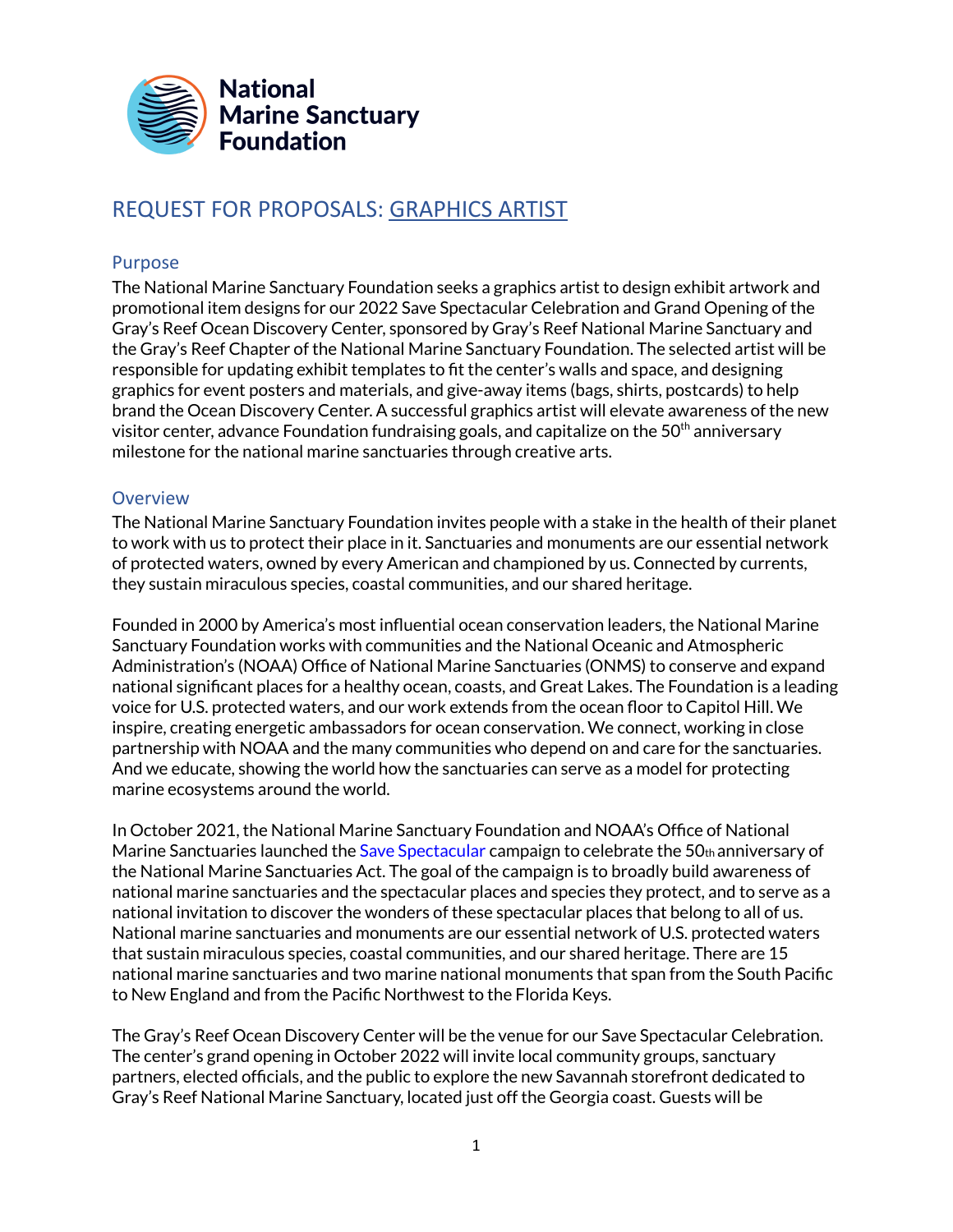

immersed in the sights and sounds of the sanctuary while taken on virtual dives, enveloped by the soundscape of the live-bottom reef, engaged by the interactive ocean media galleries, and guided through the habitats, wildlife and research by sanctuary staff and docents. To further highlight the grand opening, Gray's Reef National Marine Sanctuary Foundation will host the Gray's Reef Society Soiree for members, sponsors and partners to celebrate the momentous occasion.

## Graphic Arts Need

Gray's Reef National Marine Sanctuary and the Foundation Chapter seek a graphics artist who will support the Save Spectacular Celebration campaign and installation of a public center for ocean discovery in the historic district of Savannah, Georgia. In preparation for the grand opening of the Gray's Reef Ocean Discovery Center in downtown Savannah, Georgia, wall-mounted exhibits must be designed to convey the themes of the national marine sanctuary and the ocean discovery center. Themes may include the abundance of invertebrate animals and fishes in the sanctuary, the recreational fishing and diving that happens at the sanctuary, or the connection between coastal Georgians and the ocean. This contractor will engage regularly with the sanctuary and foundation chapter's communications and outreach team to discuss projects for completion.

## **Objectives**

- Using pre-existing templates and style guides, organize and produce wall-mounted exhibit panels.
- Coordinate the approval of designs with the Office of National Marine Sanctuaries.
- Provide graphics to a printing company for timely delivery of final products.
- Design an event poster for the grand opening of the center.
- Design graphics for promotional items for the grand opening including: t-shirts, tote bags, stickers, bookmarks, and magnets.

## Scope of Work

The contracted graphics artist will create files in Adobe Creative Suite that reflect market branded text, images, and content for the center's exhibits. The resulting graphics will be reviewed by the Gray's Reef team and upon approval, the contractor will work with a printing company to provide the needed files for print production.

In October 2022, the Gray's Reef Ocean Discovery Center will host a ribbon-cutting opening ceremony and week-long celebration. During this event, the public and partners will be invited to see the new space and the exhibits within. For this opening day, giveaway items will be handed out to visitors for them to remember their visit to the center. The contracted artist will design a poster for this opening day event to be distributed digitally and printed. This contractor will create original designs with inspiration from the center and the marine life of the sanctuary. Designs will be printed on promotional items including t-shirts, reusable tote-bags, bookmarks, stickers, and magnets.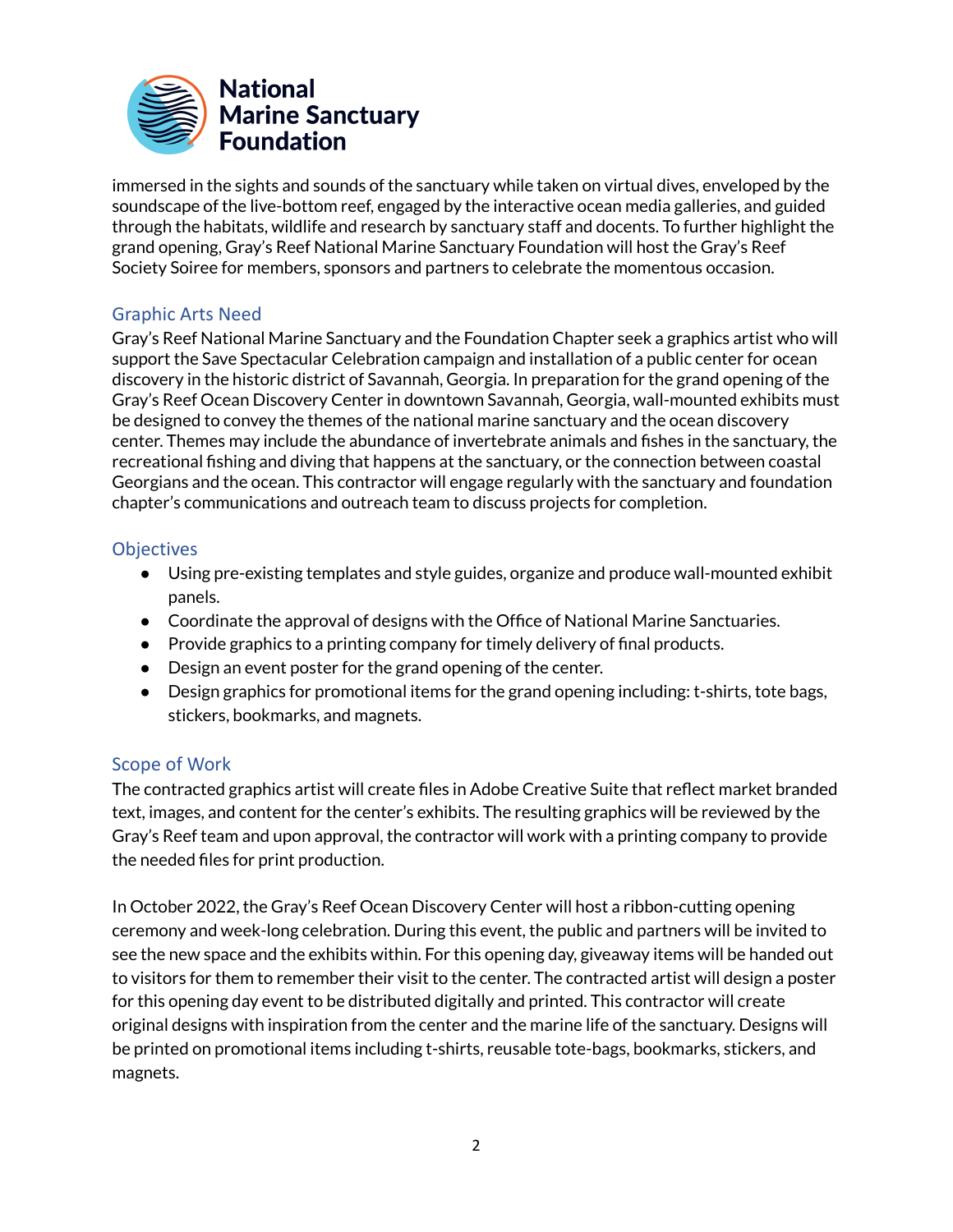

#### Funding Availability

The expected budget for this work is \$4,000 and is to be accomplished from May through October 2022.

## How to Apply

All proposals must be delivered to the Foundation at rfp@marinesanctuary.org. Please include the RFP title and company's name in the subject line. For example,"Gray's Reef graphics \_ Company Name."

### Period of Performance

**Start Date:** May 16, 2022 or as filled **End Date:** October 31, 2022 **Review Process Evaluation Criteria** Please Include the following in the offer: • Company/Consultant Name; • Company's POC and title;

- The POC's email address;
- Company Address;
- Company Website;
- Company Phone Number;
- Company DUNS Number; and
- Company Tax ID Number.

All applications will be screened for relevance and completeness, and will then be evaluated based on the responses to the following application questions and how they are weighted: Limit: 500 words

• Please provide a brief overview of the consultant or agency, including company size, locations, services provided in-house, and fee structure.

• Please provide two recent case studies that showcase your work with an organization or company relevant to our field.

• Please provide a description of how you or the agency would approach the proposed scope of work, including a clear project timeline, deliverables, measures of success, and milestones.

• Why would our organization be a good fit for your client roster?

Contact jody@marinesanctuary.org with any questions.

#### Useful Resources

Gray's Reef National Marine Sanctuary Foundation (Chapter website): [graysreeffoudation.org](https://graysreeffoundation.org/) National Marine Sanctuary Foundation Save Spectacular (campaign website): [savespectacular.org](https://savespectacular.org/) Gray's Reef National Marine Sanctuary (NOAA website): [graysreef.noaa.gov](https://graysreef.noaa.gov/)